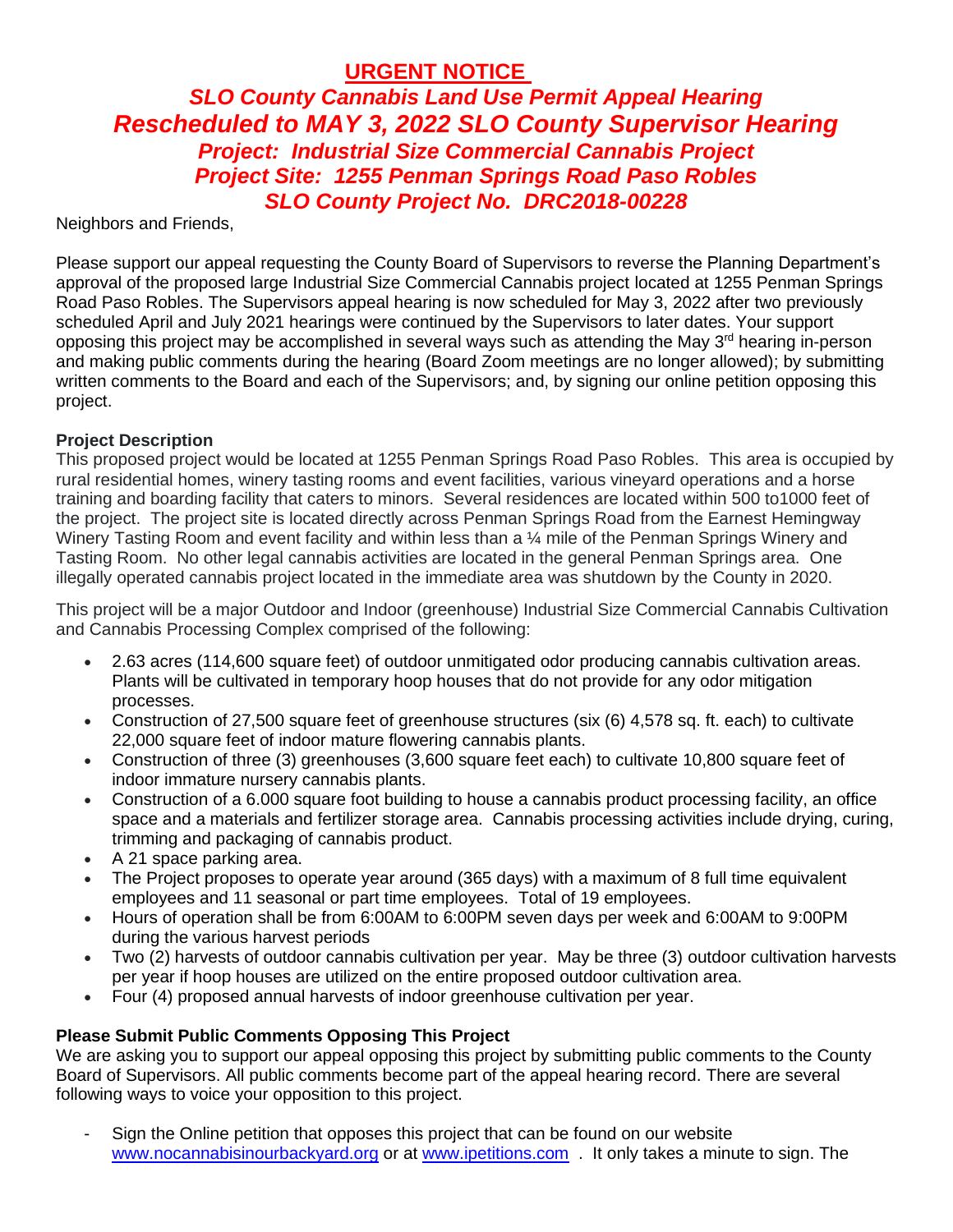results of the petition will be presented during the hearing. This website allows for comments in addition to your signature. Comment will be very helpful.

- We encourage everyone to attend the May 3rd hearing and comment during the public comment period for our hearing agenda item. Speaking directly to the Supervisors informing them of your opposition to this large Industrial Size Commercial Cannabis project has the greatest influence on the Supervisors decision making. PUBLIC COMMENTS DURING THE HEARING ARE LIMITED TO THREE (3) MINUTES, The Board of Supervisors recently cancelled its Zoom type teleconferencing of their meetings. Public comments previously allowed during hearings by phone or recorded messages are no longer allowed. The May 3<sup>rd</sup> hearing will be held at the San Luis Obispo Government Center located at 1055 Monterey Street SLO. Contact Christina at 805-550-7045 or by email at [nocannabisinourbackyard@gmail.com](mailto:nocannabisinourbackyard@gmail.com) for more information on hearing location & time.
- Submit written comments by email or regular mail to the Board Clerk and each of the five Supervisors. If you submitted written comments for the project's November 20, 2020 permit approval hearing and/or the April and/or July 2021 continued hearings, please update and resubmitted your comments. Indicate whether you are a SLO County resident and if you live in the North County Paso Robles – Templeton area. Written comments should indicate a reference such as **"Comments RE: May 3, 2022 Board of Supervisors Land Use Permit Appeal Hearing – Agenda Item ? Appeal of Cannabis Project No. DRC2018 -00228**.

We suggest that your written comments address any or all of the following::

- Severe Drought conditions that have depleted the Paso Robles groundwater Basin. SLO County reclassified the designations of the Paso Basin Severe Drought areas and no longer considers the Penman Springs area as a designated Paso Basin area of Severe Decline. The project applicants currently estimate the project's annual Paso Basin groundwater use to be 6 Acre Feet of Water per year (AFY). This amounts to 1,955,000 gallons per year. This project site was previously operated as a horse training and boarding facility and used less than one (1) acre foot of water per year. Certain wells in the immediate area of the project have suffered total and intermittent groundwater supply failures as recent as in just the last few months. An April 11, 2022, California State drought report says that this winter was the "Driest winter months in 100 years and marks the third year of drought. January, February, and March 2022 had the least rain and snow on record for any of these months in California." A property sharing its property line with the project has recently suffered failure to both of its wells serving a small vineyard & two residences on the property. Current estimates to redrill two (2) new wells to 800 feet is currently \$110,000. As of February 2021, the County reports that 70 Paso Robles Basin wells have gone dry and submitted permits for new wells within five (5) miles of this project site.
- Cannabis produces a very strong skunk like odor that is extremely detrimental to the health and living conditions of residents, businesses and workers in the general area of cannabis projects. SLO County Cannabis ordinances prohibit the detection of cannabis odor beyond cannabis project property lines. The SLO County cannabis ordinances require a standard 300-foot setback of outdoor cultivation area from project property lines. Major odor problems experienced in SLO County, Santa Barbara County and in other areas of the California and other states have proven, BEYOND A REASONABLE DOUBT, that a 300-foot setback has no effect on the detection of cannabis odor offsite. Depending on weather and constantly shifting wind conditions, cannabis odor may be detected and impact neighboring properties, homes and businesses more than 2 miles away from the project. Cannabis odor endangers the health, welfare and living conditions of residents, business workers and visitors in large areas surrounding cannabis projects. **This project does not propose any outdoor cannabis cultivation odor mitigation systems for preventing offsite odor problems and the effectiveness of the project's proposed currently undefined indoor greenhouse odor mitigation systems is highly questionable.**

A cannabis project located in the Templeton El Pomar Road area that essentially consists of the same outdoor and indoor cannabis operations has been cited by County Code Enforcement within 3 months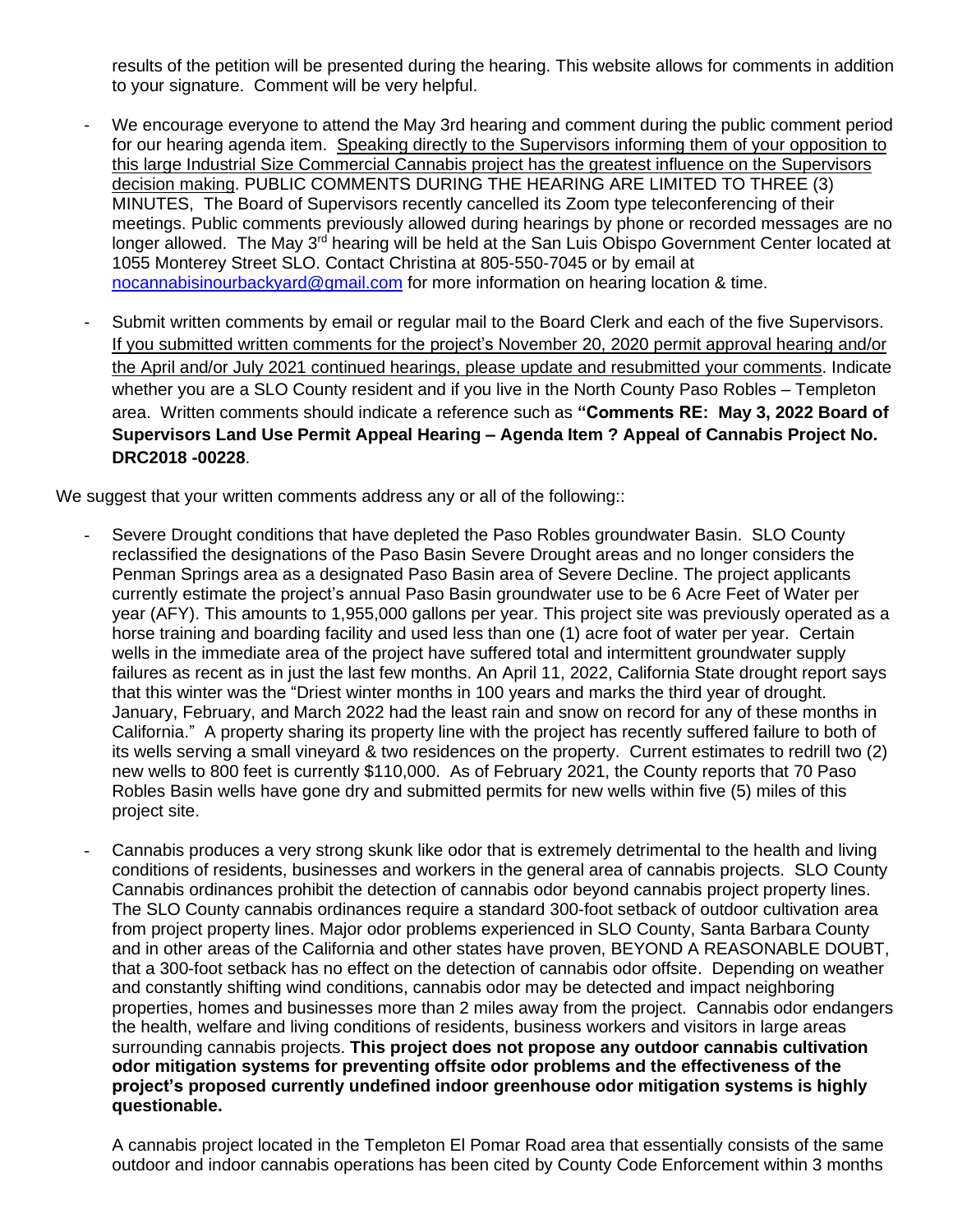of beginning its operations in July 2021 for at least five major odor code violations within a 3-week period. Cannabis odor produced by this Templeton project has affected offsite properties, residences and business operations in the general area. Odor from this project has been detected at Templeton High School and Elementary School, the downtown area of Templeton and various Templeton area public recreation areas including Evers Park Field.

- Concerns regarding public safety and crime attracted to the area. The County intentionally fails to provide public notice of reported criminal activity associated with cannabis activities or cannabis operator County and State code, permitting and licensing violations. There are reports of break-ins and thefts experienced by North County area cannabis projects. The County avoids publicizing criminal activity occurring on cannabis project sites.
- Incompatibility of the project with the Penman Springs area. SLO County Cannabis cultivation IS NOT A RECOGNIZED AG CROP OPERATION. The project applicants intentionally misrepresent this in their operating plans and their Public Relations communications. SLO County classifies cannabis projects as COMMERICAL ACTIVITIES NOT AG ACTIVITIES. Cannabis projects are required to submit to County and State permitting and licensing laws and regulation not required by REGULAR RECOGNIZED AG operations. Regular AG operations are not required, for example, to implement extensive Security Plans or submit to Quarterly Site Inspections by County and State Code Inspectors.
- Violations of California Environmental Quality Act Laws (CEQA). SLO County produced a Mitigated Negative Declaration document in an effort to comply with CEQA law. Our Neighborhood Group opposing this project engaged a CEQA law firm in 2021, at considerable cost, to review the project and the County's MND. Our Attorney's found the County's acceptance of the project MND's conclusions that "Although the proposed project could have a significant effect on the environment, there will not be a significant effect in this case because revisions in the project have been made by or agreed to by the project proponent will not significantly adversely impact the environment." Our Attorneys have determined that a full Environmental Impact Report (EIR) is required prior to the County's approval of a Cannabis Land Use Permit. Should the Supervisors deny our appeal on May  $3<sup>rd</sup>$  we will be filing a CEQA lawsuit to reverse the County's illegal decision.

Our law firm's April 16, 2021 23 page CEQA opposition letter sent to the Supervisor's supporting our appeal of the project's approval for consideration during our April 20, 2021 appeal hearing can be found at [www.nocannabisinourbackyard.org](http://www.nocannabisinourbackyard.org/) under MORE or by going to the County's site at <https://agenda.slocounty.ca.gov/iip/sanluisobispo/file/getfile/132337>

Violations of CEQA included such things the project has been determined to violate CEQA law and regulations such as underestimating the project's Paso Basin water usage, environmental impacts of cannabis odor, greenhouse operating noise affecting neighboring properties exceeding County noise ordinance limitations and other CEQA issues discussed in the attached legal letter.

**We encourage everyone to attend the May 3rd hearing and comment during the public comment period for our Agenda item. In person comments are the most impactful. Written comments may be submitted at any time by Email or regular US Mail, Comments should be submitted no later than three (3) days prior to the meeting date (April 30th) in order to be made part of the hearing record**. We recommend that written comments be emailed to all of the following County indicated email addresses including to each of the five County Supervisor office email addresses.

Please submit your comments to the following email addresses:

The Clerk of the Board<br>County Administrator Wade Horton vhorton@co.slo.ca.us County Administrator Wade Horton County Planning Director Trevor Keith [tkeith@co.slo.ca.us](mailto:tkeith@co.slo.ca.us) County Counsel Rita Neal [rneal@co.slo.ga.us](mailto:rneal@co.slo.ga.us) John Peschong – Dist 1 Super [jpeschong@co.slo.ca.us](mailto:jpeschong@co.slo.ca.us)